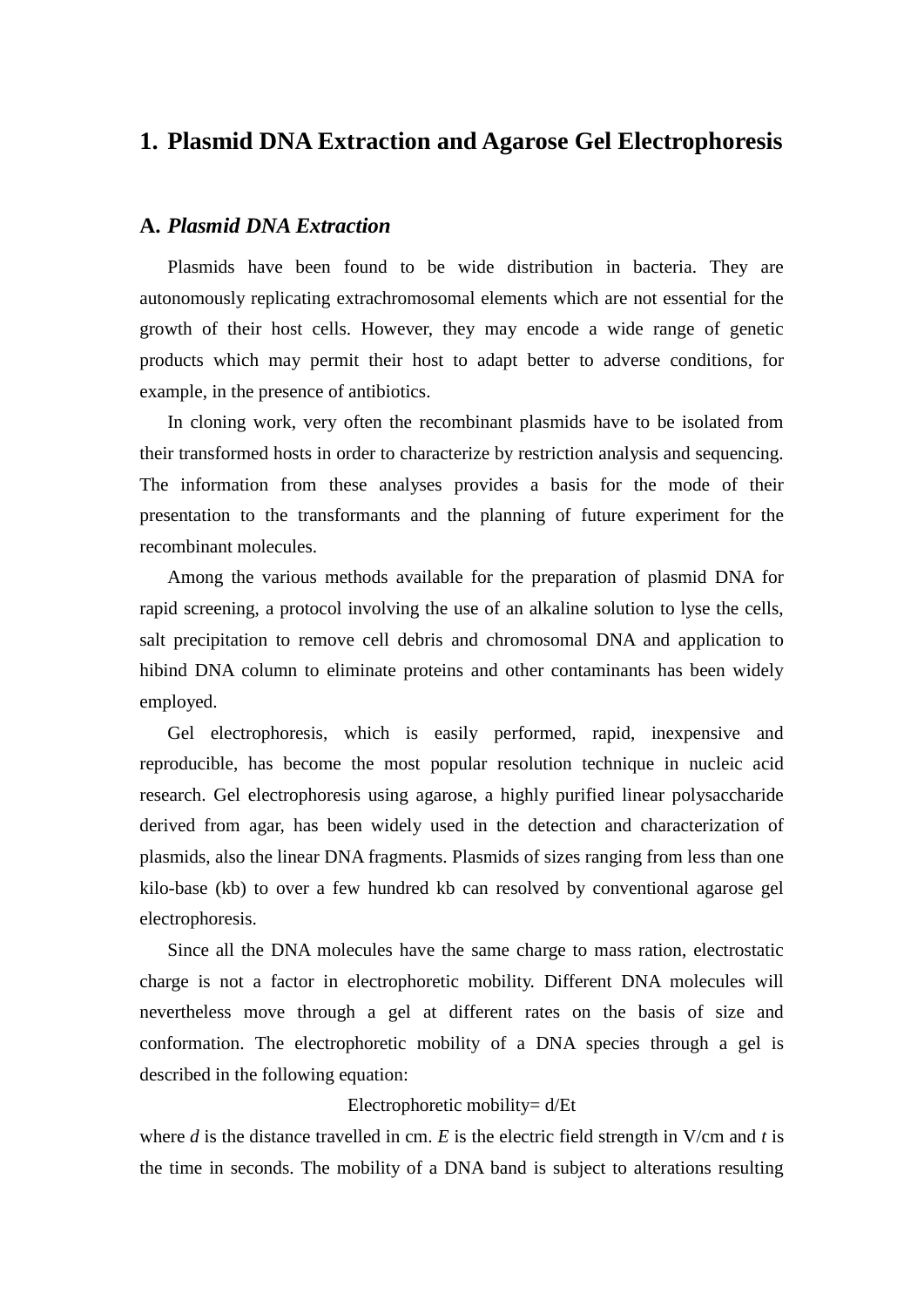from variation in voltage supply, gel concentration, ionic strength, pH of the electrophoresis buffer and temperature.

Under the influence of an electric field, the motilities of different DNA species through a gel are inversely related to their respective molecular sizes. Therefore, those with larger sized will move more slowly. If it so happens that two DNA species are of the same size, but different conformation, for example a covalently closed circular (CCC) species versus its open circular (OC) counterpart, agarose gel electrophoresis can still be used to separate them as CCC molecules are more compact, so less retarded than those of OC form.

## **Materials**

Mini-prep plasmid DNA extraction kit ddH2O (deionized, sterile, DNase-free) DNA ladder (25bp/ 100bp/ 1kb)  $6 \times /10 \times$  DNA loading dye DNA staining dye (SYBR Green/ Red Safe/ Gel Red…DO NOT use Ethidium Bromide) Agarose gel (use DNA grade agarose) TAE buffer (Tris-Acetate-EDTA buffer) Gel imager: UV trans-illuminator (Beware of UV damaging your skin, eye and your DNA samples)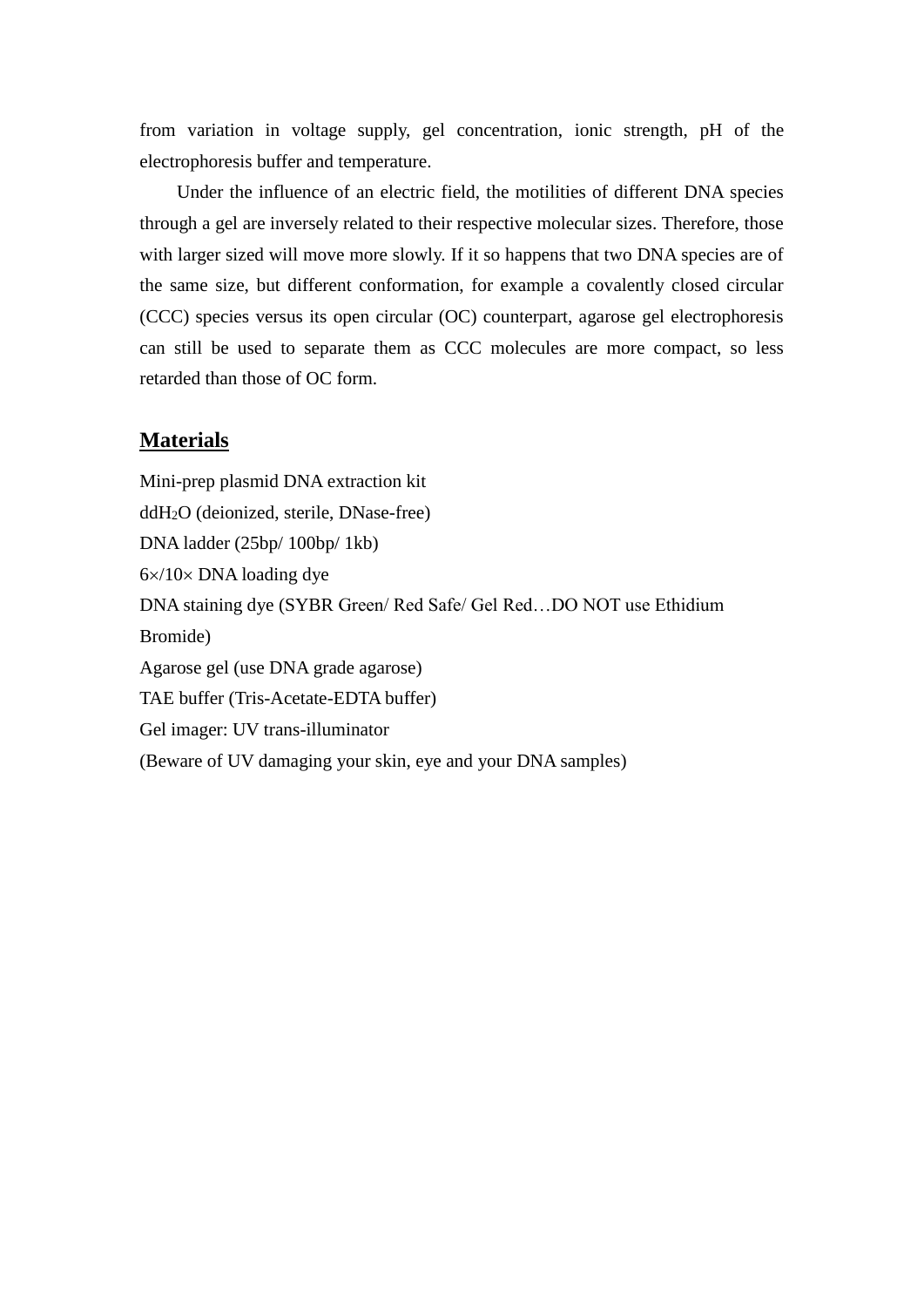## **Procedures**





## **Plasmid DNA extraction**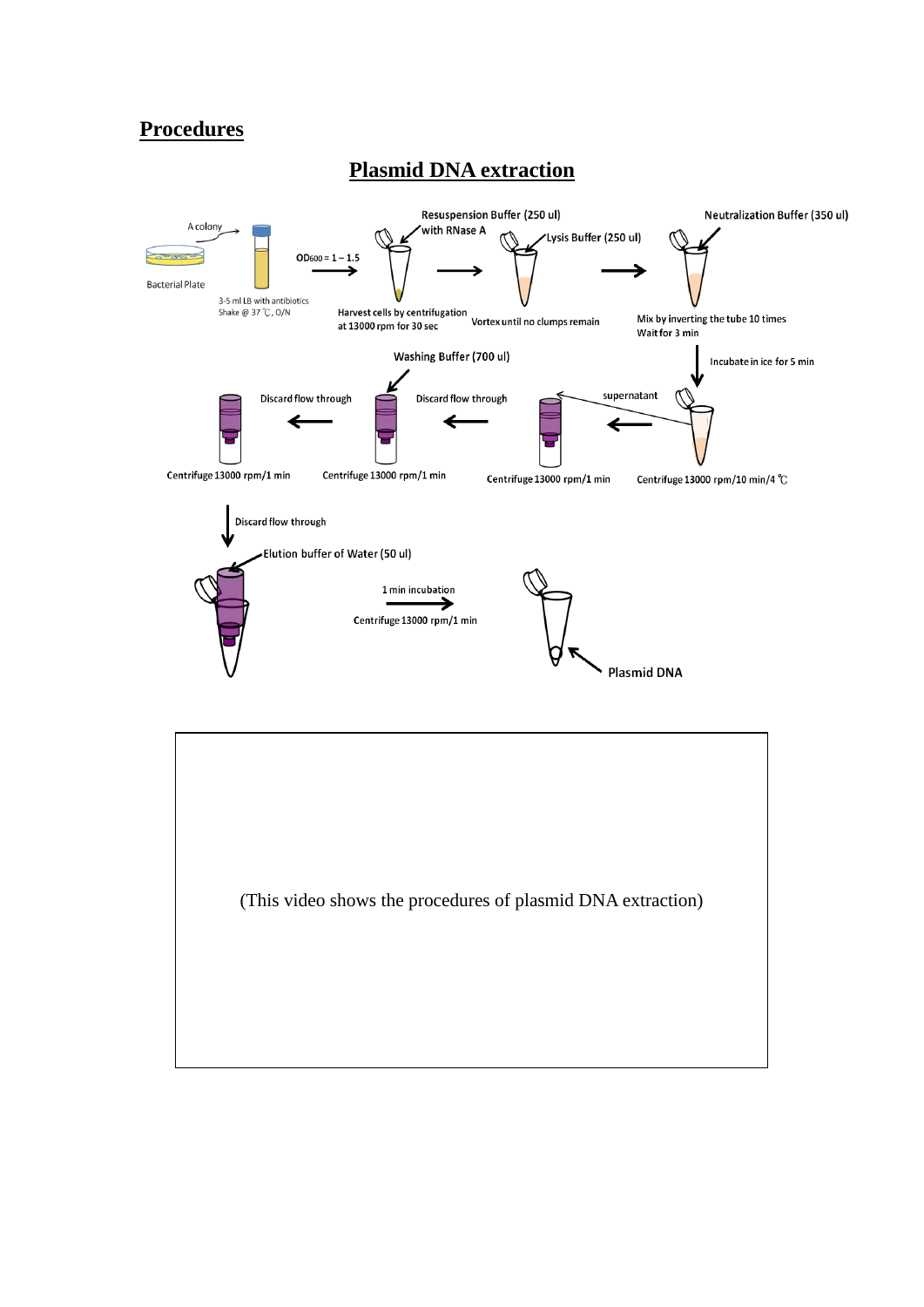## *B. Agarose gel electrophoresis*

#### **1. Setting up an agarose gel:**

1. For a small gel (the one used in our lab), add 20 ml  $1 \times TAE$  buffer to a conical flask. (If there is none, dilute the  $50\times$ TAE buffer by 50 times.)

2. Then, add 0.2 g agarose (1%) to the conical flask and heat it by microwave oven by 30-45 s to dissolve it until it becomes a clear and transparent liquid.

3. Cool it down a little bit by running water for around 15 s.

4. Add about 1 μl (for 20 ml TAE) of DNA staining dye, red safe (20000 $\times$ ).

5. Pour the solution to the white tightened tank with gates to allow it to solidify. Add the gel comb so as to create wells for the gel. Wait  $>15-30$  min until it is gel-like and ready to use.

#### **2. Running agarose gel:**

1. Orient the gel with wells (comb removed) facing the BLACK negative electrode. Check if the gel is covered by TAE buffer in the tank.

2. Add  $6\times/10\times$  loading dye to the DNA to a total volume of  $\lt 25 \mu$ l (depended on the well) before adding to the wells. Mix loading dye to DNA to make the solution colored.

3. Load the sample to the wells  $\langle 25 \mu \text{I} / \text{well} \rangle$ 

4. Add 3-5 µl DNA ladder to a separate well.

5. Connect the electrodes to the power supply with correct color, black to black, red to red. Apply power supply with 120 V. Check if there are bubbles on the negative electrodes.

6. Allow it to run for about  $\sim 30$  min (the time is variable based on the gel concentration and the size of interested DNA. Be aware the samples run into the gel by checking if the blue band stays on the gel.

7. After electrophoresis for 30 min, disconnect power, take the gel to imager, and turn UV on to observe bands.

*\*REMINDER:* Never run a gel with >200V, as the heat so generated can melt the gel and also easier to cause electric leakage. Range from  $80 - 160$  V is acceptable.

Usually it needs at least 100 ng DNA for a band to be seen and visualized on the UV trans-illuminator.